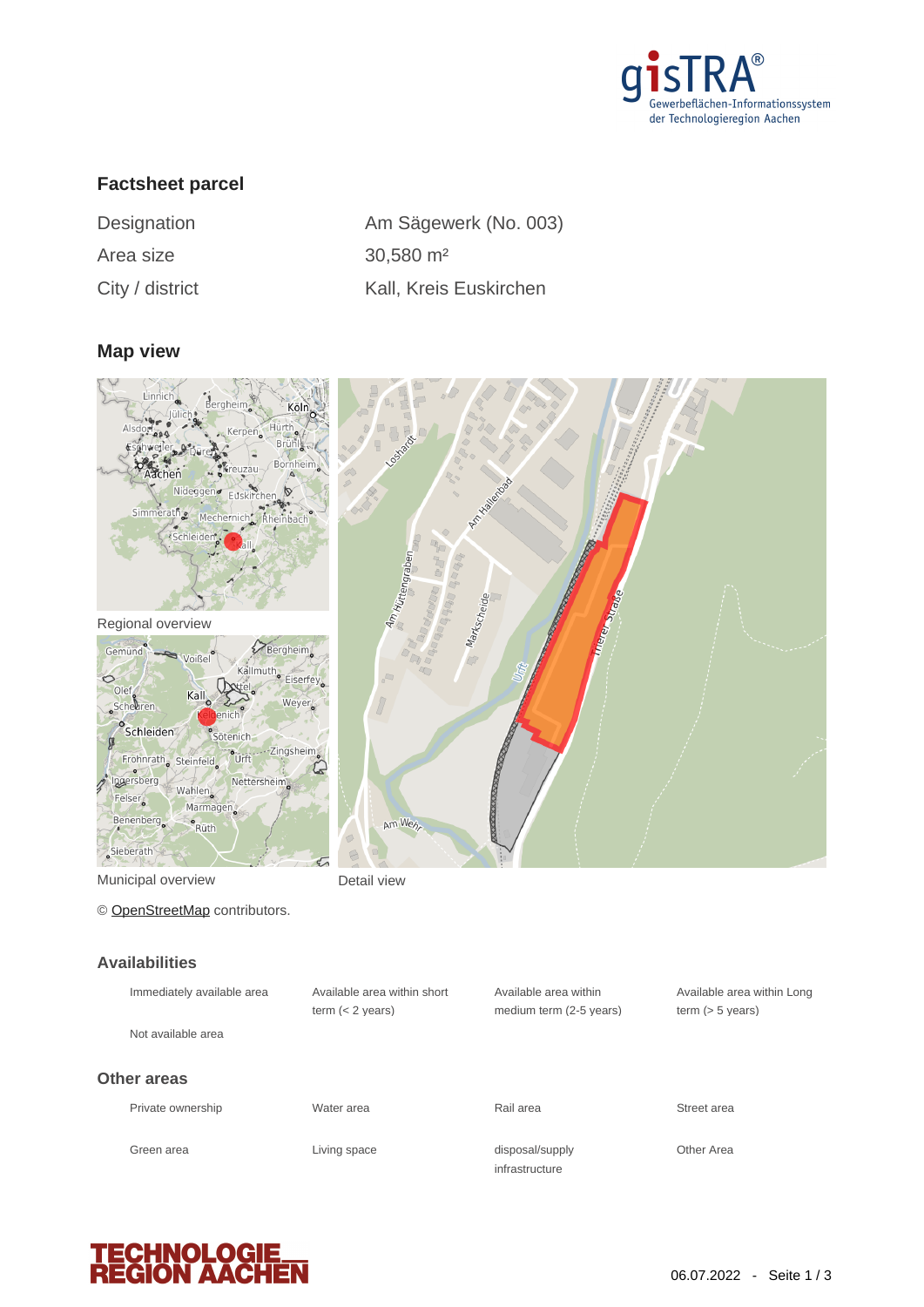

## **Parcel**

| Area size        | 30,580 m <sup>2</sup>                        |
|------------------|----------------------------------------------|
| Price            | On Demand                                    |
| Availability     | Available area within short term (< 2 years) |
| Area designation | <b>Commercial zone</b>                       |
| <b>Divisible</b> | <b>No</b>                                    |
| 24h operation    | No.                                          |

## **Commercial zone**

Kall - Your location in the national park Eifel

The commercial area at the sawmill is located in the south of the village of Kall. Via the L204, which runs along the area, the motorway 1 can be reached in a few minutes and, together with the nearby Kall railway station, guarantees an optimal connection to the centres to the north and south. The commercial areas throughout the site, which are located in close proximity to each other, are characterised by a balanced mix of industries. Thus, in addition to small and medium-sized craft businesses, branches of various retail companies and numerous manufacturing companies have been successfully operating in Kall for a long time.

| Location                  | <b>Outskirts</b> |  |
|---------------------------|------------------|--|
| Industrial tax multiplier | 515.00 %         |  |
| Regional important?       | No               |  |



Erreichbarkeit in 20 MInuten: 55.500 Einwohner